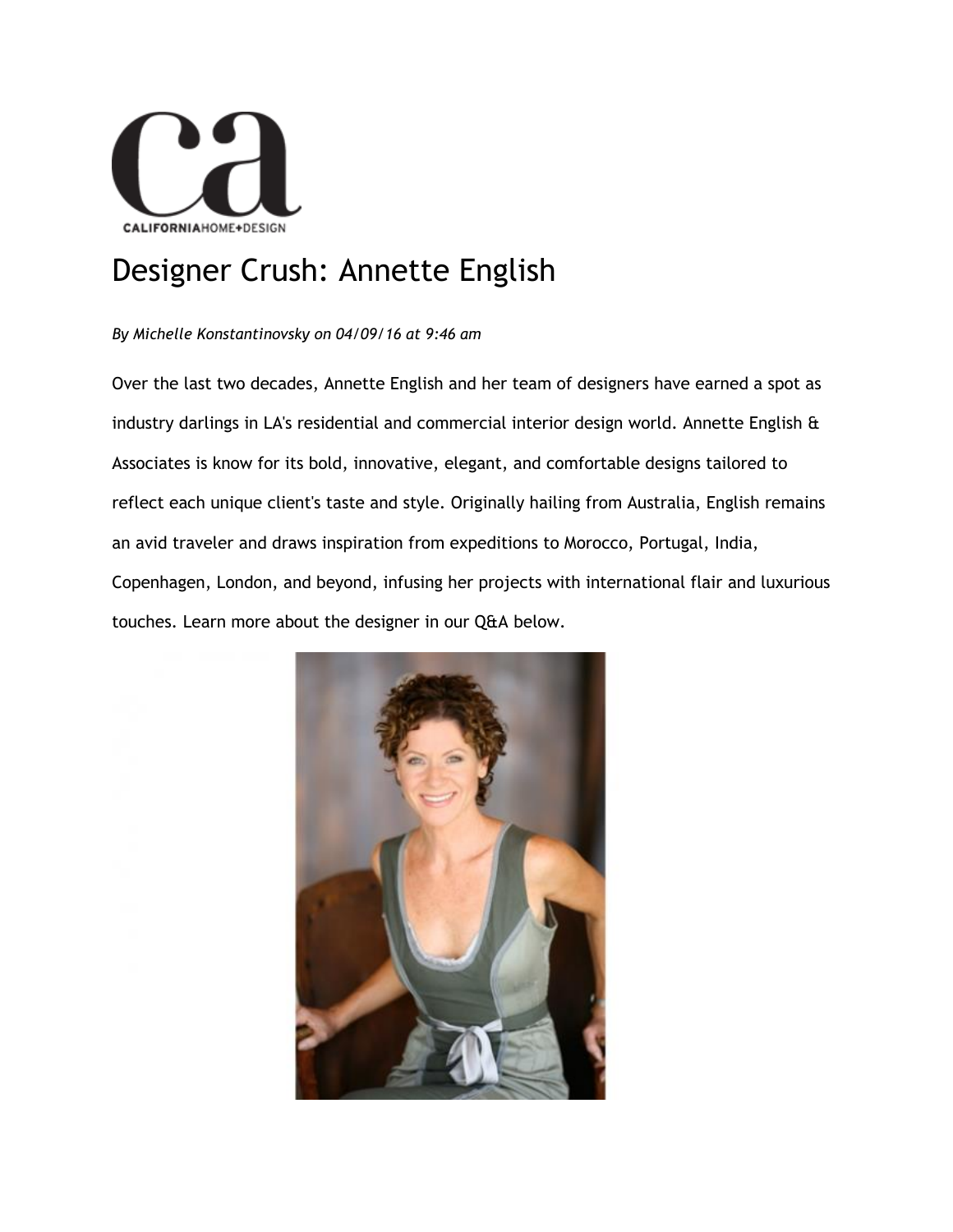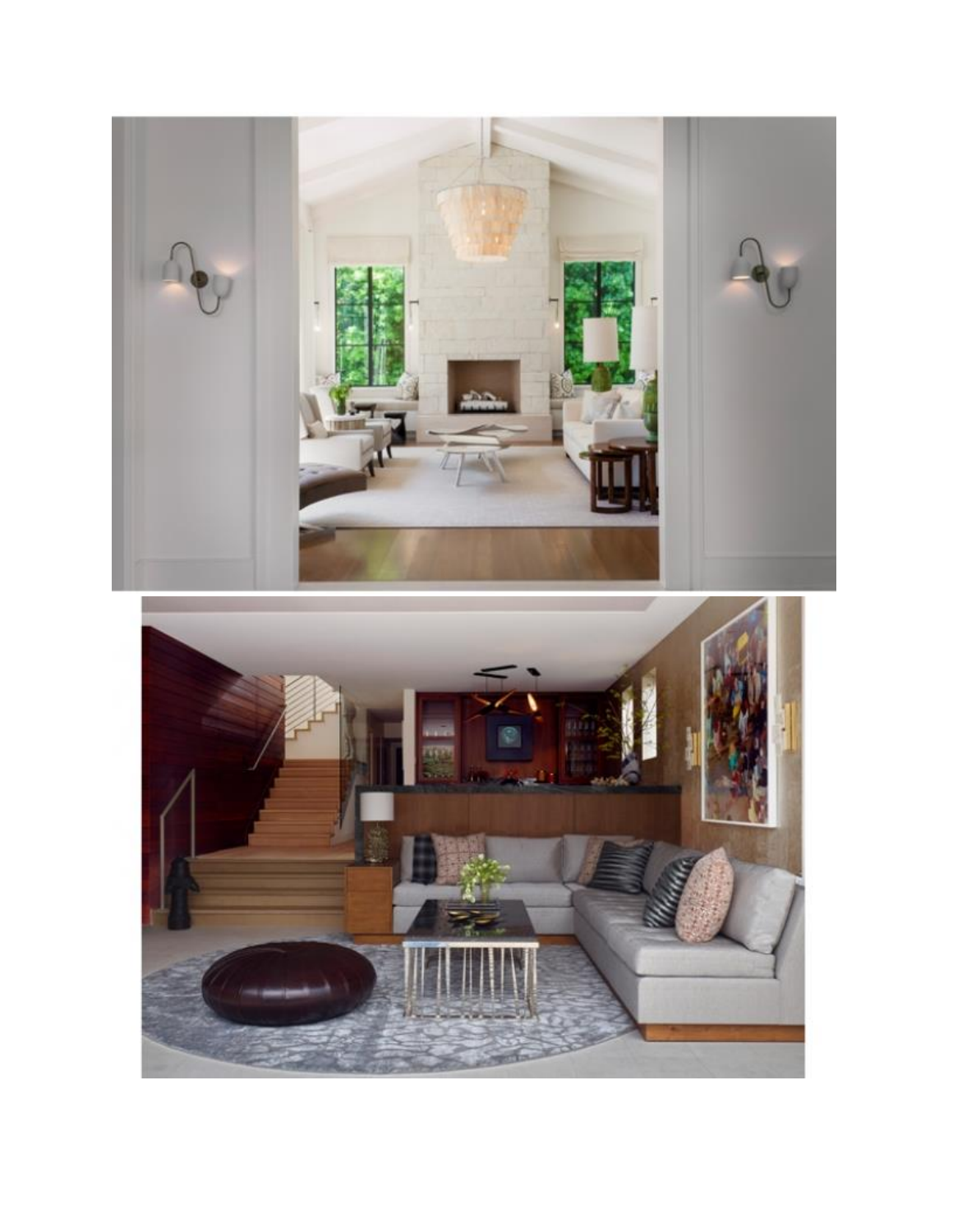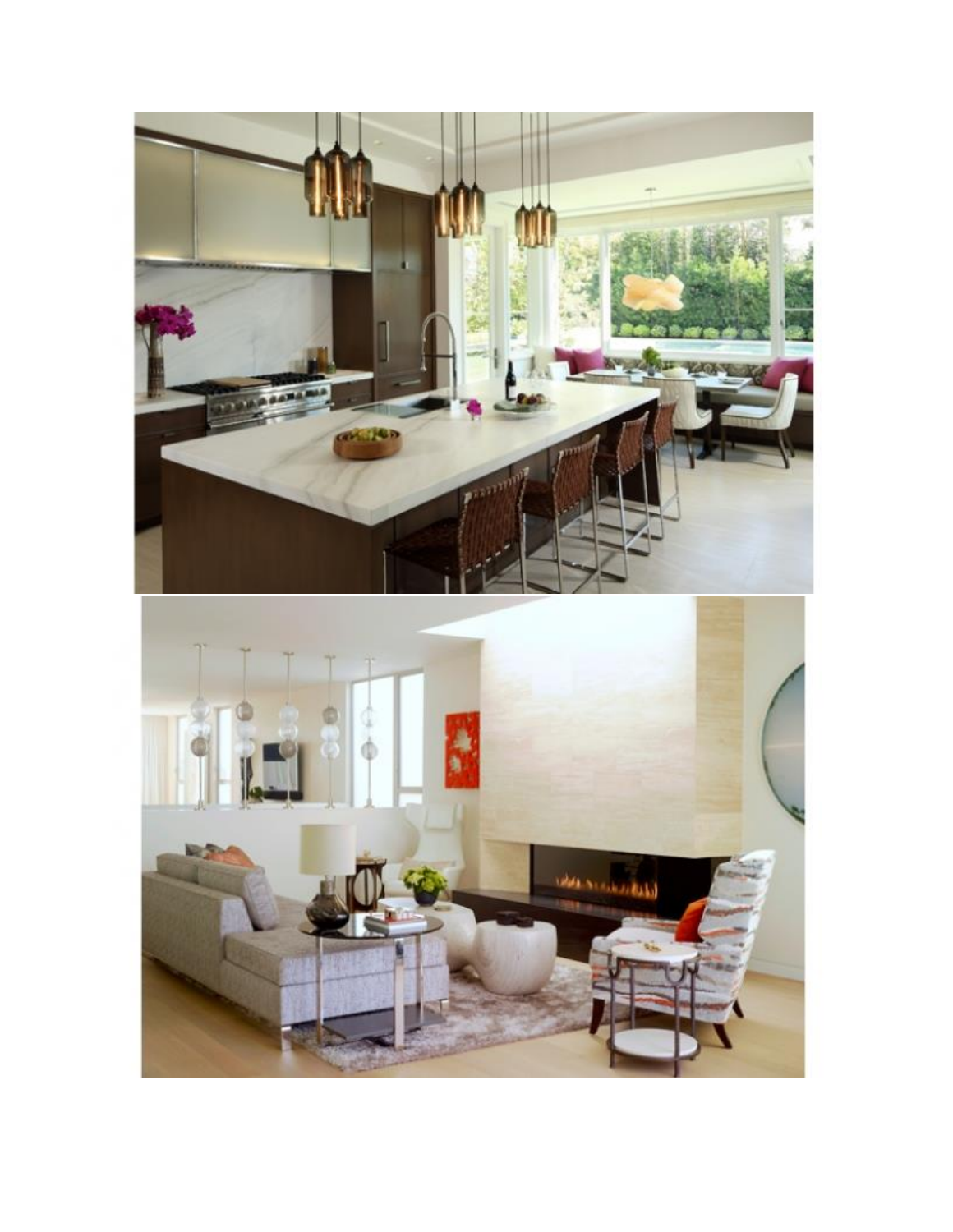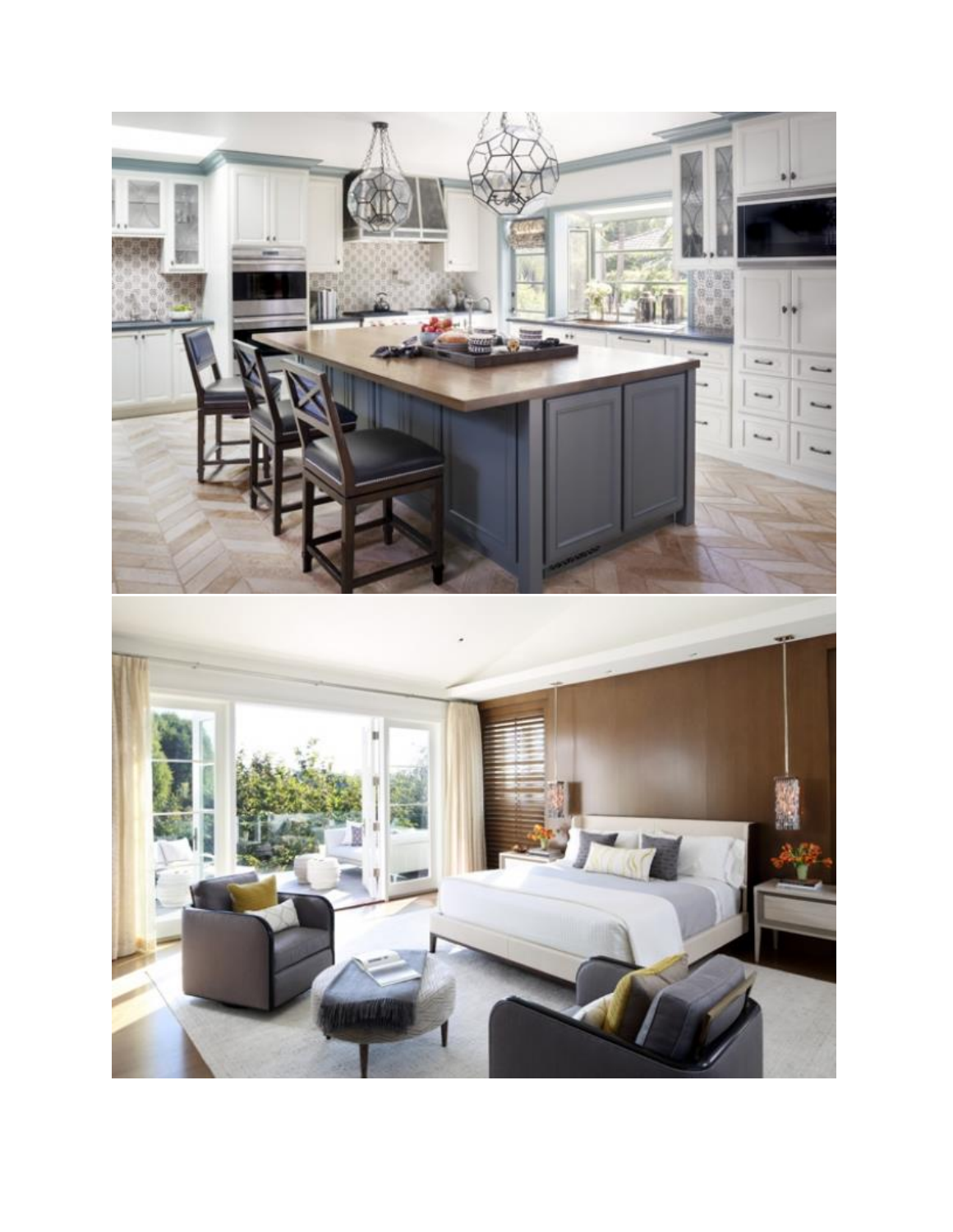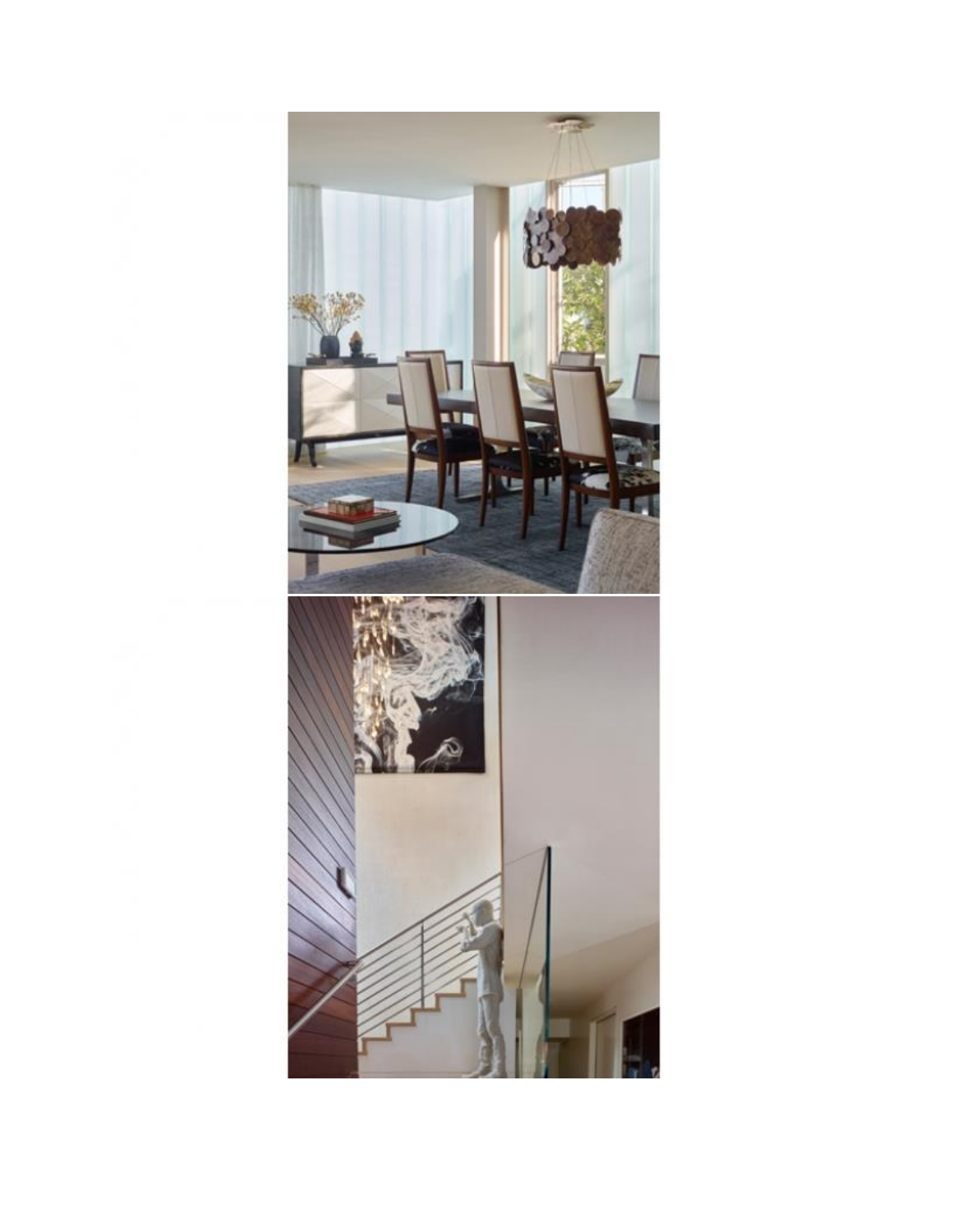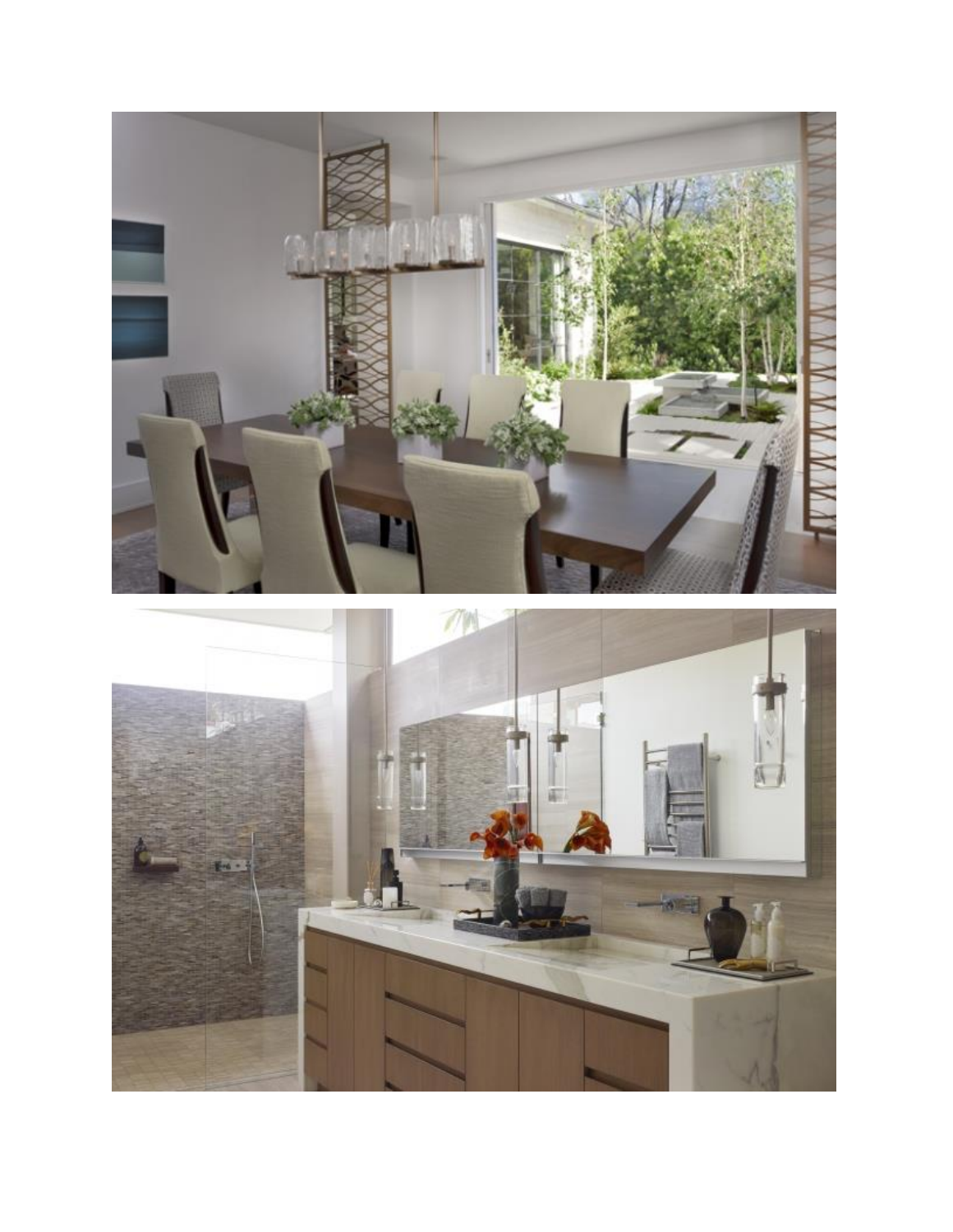#### **1. Who is your biggest role model?**

My brother Allan. He recently won "Philanthropist of the Year" in Australia! His goal is to fund one million people out of poverty by the year 2020, and he's well on the way. He has worked hard his entire life to inspire positive change, and he's dedicated to making a difference in the world through the many projects his foundation pursues.

#### **2. Which movie or play do you wish you could have designed the set for?**

The Grand Budapest Hotel, because I love the idea of designing without limitations. The interiors are creative, quirky, charming and out-of-this-world, characteristic of the director, Wes Anderson, who's one of my favorites. The design is wacky and wild – which really speaks volumes in the film.

### **3. What is the best way to gauge a client's personality before starting a project?**

Have money conversations up front! Sitting down with the client at the get-go is crucial to understanding the type of budget the client has in mind, and the end result they are envisioning.

#### **4. What new design trends are you excited to integrate into your work?**

I LOVE the interplay of metals in furniture. Brushed brass with wood in a coffee table, for example. Or metals integrated into any piece of furniture, for that matter.

#### **5. How do you completely unwind?**

My favorite ways to unwind are a 90-minute deep tissue massage or swimming in the ocean and laying on the beach. I am an Aussie girl through and through when it comes to sun, surf and sand.

#### **6. If you hadn't become a designer, which career would you have pursued?**

To be honest, I can't imagine any other career. I love to motivate and inspire people, and create wonderful and beautiful experiences for them. I'm also an entrepreneur through and through, so no matter where life had taken me, I would've inevitably run my own business.

#### **7. What's the worst pre-designer job you've ever had and why?**

When I was 20 years old, I was backpacking through Europe and ran out of money. I lived on the island of Corfu in Greece for 2 months and I got a job walking up and down the beach selling tickets for boat rides. It was quite humbling to approach people and try to sell them a service while they were relaxing on the beach! Certainly not my dream job!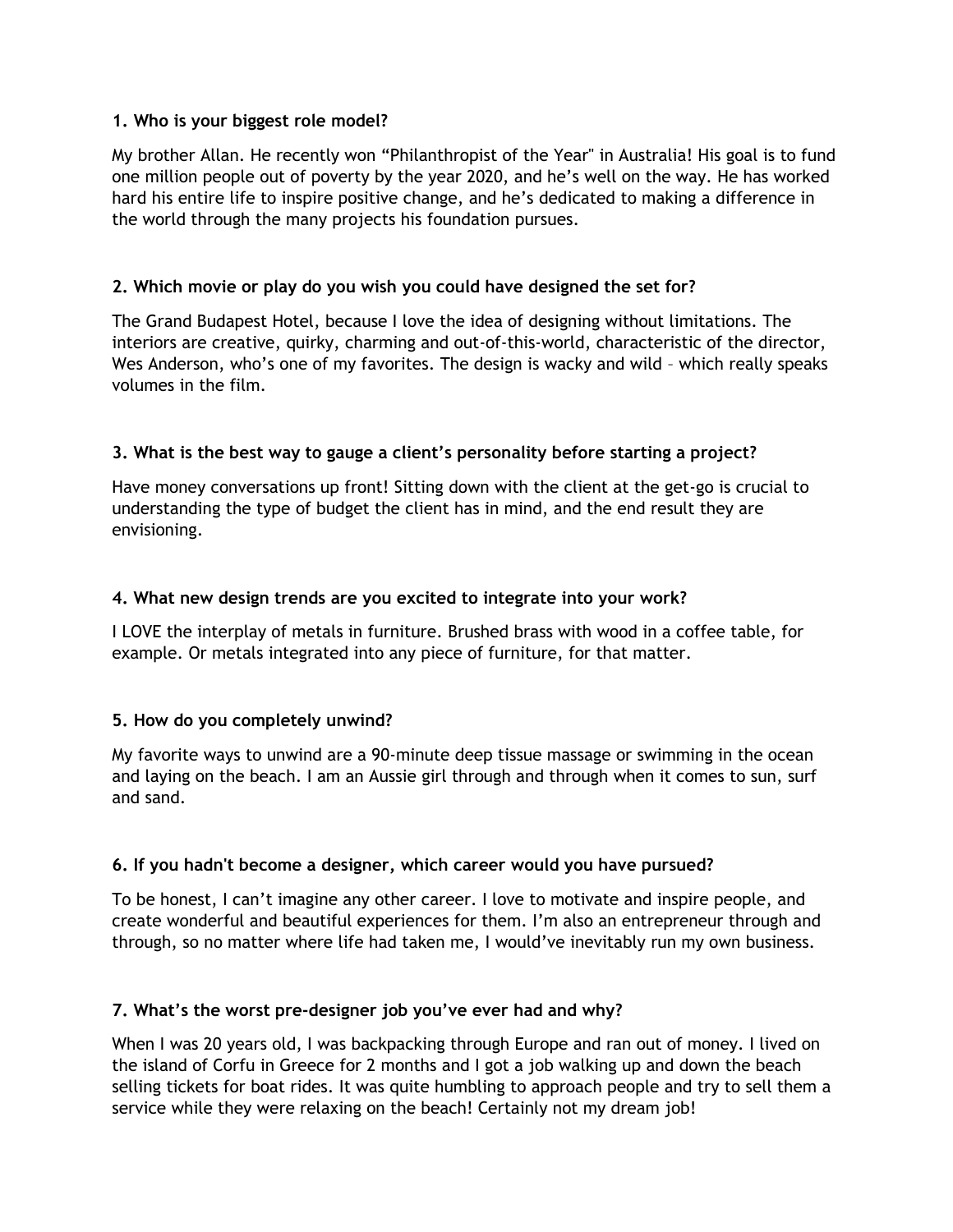#### **8. What's your favorite recipe?**

Pureed cauliflower soup with a garnish of olive oil, roasted red peppers, basil and crushed marcona almonds. Nutritious and delicious!

9. Create your perfect playlist for us.



#### **Lightning round!**

**11. Would you rather shop new or vintage?**

Vintage.

# **12. First celebrity crush?**

The band – ABBA!

# **13. What's your hidden talent?**

Singing.